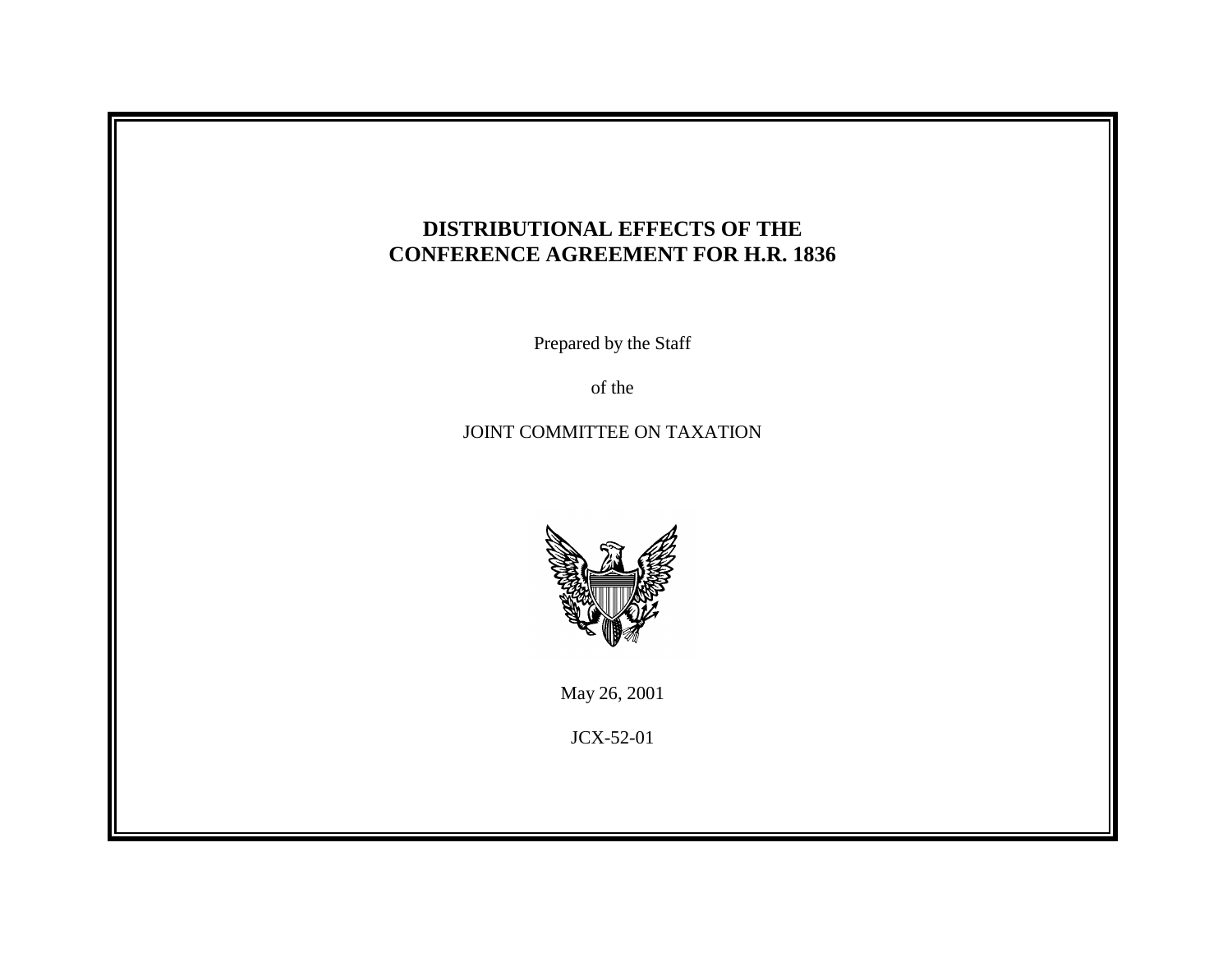#### **Calendar Year 2001**

|                       |                 | <b>CHANGE IN</b> |                    | <b>FEDERAL TAXES (3)</b> |                 | <b>FEDERAL TAXES (3)</b> | <b>Effective Tax Rate (4)</b> |                 |
|-----------------------|-----------------|------------------|--------------------|--------------------------|-----------------|--------------------------|-------------------------------|-----------------|
| <b>INCOME</b>         | <b>FEDERAL</b>  |                  | <b>UNDER</b>       |                          | <b>UNDER</b>    |                          | <b>Present</b>                |                 |
| <b>CATEGORY (2)</b>   | TAXES (3)       |                  | <b>PRESENT LAW</b> |                          | <b>PROPOSAL</b> |                          | Law                           | <b>Proposal</b> |
|                       | <b>Millions</b> | Percent          | <b>Billions</b>    | Percent                  | <b>Billions</b> | Percent                  | Percent                       | Percent         |
| Less than \$10,000    | $-$75$          | -1.0%            | \$7                | 0.4%                     | \$7             | 0.4%                     | 8.7%                          | 8.6%            |
| 10,000 to 20,000      | -2989           | $-11.5\%$        | 26                 | 1.5%                     | 23              | $1.4\%$                  | 7.5%                          | $6.7\%$         |
| 20,000 to 30,000      | -5.790          | -9.4%            | 62                 | 3.5%                     | 56              | 3.3%                     | 13.4%                         | 12.2%           |
| 30,000 to 40,000      | $-5,674$        | $-6.4%$          | 89                 | 5.1%                     | 83              | 4.9%                     | 16.1%                         | 15.1%           |
| 40,000 to<br>$50,000$ | $-5,490$        | $-5.4%$          | 102                | 5.9%                     | 97              | 5.7%                     | 17.4%                         | 16.4%           |
| 50,000 to 75,000      | -11.546         | -4.5%            | 256                | 14.6%                    | 244             | 14.4%                    | 19.1%                         | 18.3%           |
| 75,000 to 100,000     | -8.488          | $-3.5%$          | 244                | 13.9%                    | 235             | 13.9%                    | 21.7%                         | 21.0%           |
| 100,000 to 200,000    | $-10.488$       | $-2.6\%$         | 408                | 23.3%                    | 397             | 23.5%                    | 24.2%                         | 23.6%           |
| [200,000 and over]    | -6.997          | -1.3%            | 555                | 31.7%                    | 548             | 32.4%                    | 27.8%                         | 27.4%           |
| Total, All Taxpayers  | $-$ \$57,536    | $-3.3%$          | \$1,748            | 100.0%                   | \$1,690         | 100.0%                   | 21.4%                         | 20.7%           |

**Source: Joint Committee on Taxation**

Detail may not add to total due to rounding. -----------------------------------------------------

- (1) Includes provisions affecting the child credit, individual marginal rates, a 10% bracket, limitation of itemized deductions, the personal exemption phaseout, the standard deduction, 15% bracket and EIC for married couples, deductible IRAs, and the AMT.
- (2) The income concept used to place tax returns into income categories is adjusted gross income (AGI) plus: [1] tax-exempt interest, [2] employer contributions for health plans and life insurance, [3] employer share of FICA tax, [4] worker's compensation, [5] nontaxable Social Security benefits, [6] insurance value of Medicare benefits, [7] alternative minimum tax preference items, and [8] excluded income of U.S. citizens living abroad. Categories are measured at 2001 levels.
- (3) Federal taxes are equal to individual income tax (including the outlay portion of the EIC), employment tax (attributed to employees), and excise taxes (attributed to consumers). Corporate income tax and estate and gift taxes are not included due to uncertainty concerning the incidence of these taxes. Individuals who are dependents of other taxpayers and taxpayers with negative income are excluded from the analysis. Does not include indirect effects.
- (4) The effective tax rate is equal to Federal taxes described in footnote (3) divided by: income described in footnote (2) plus additional income attributable to the proposal.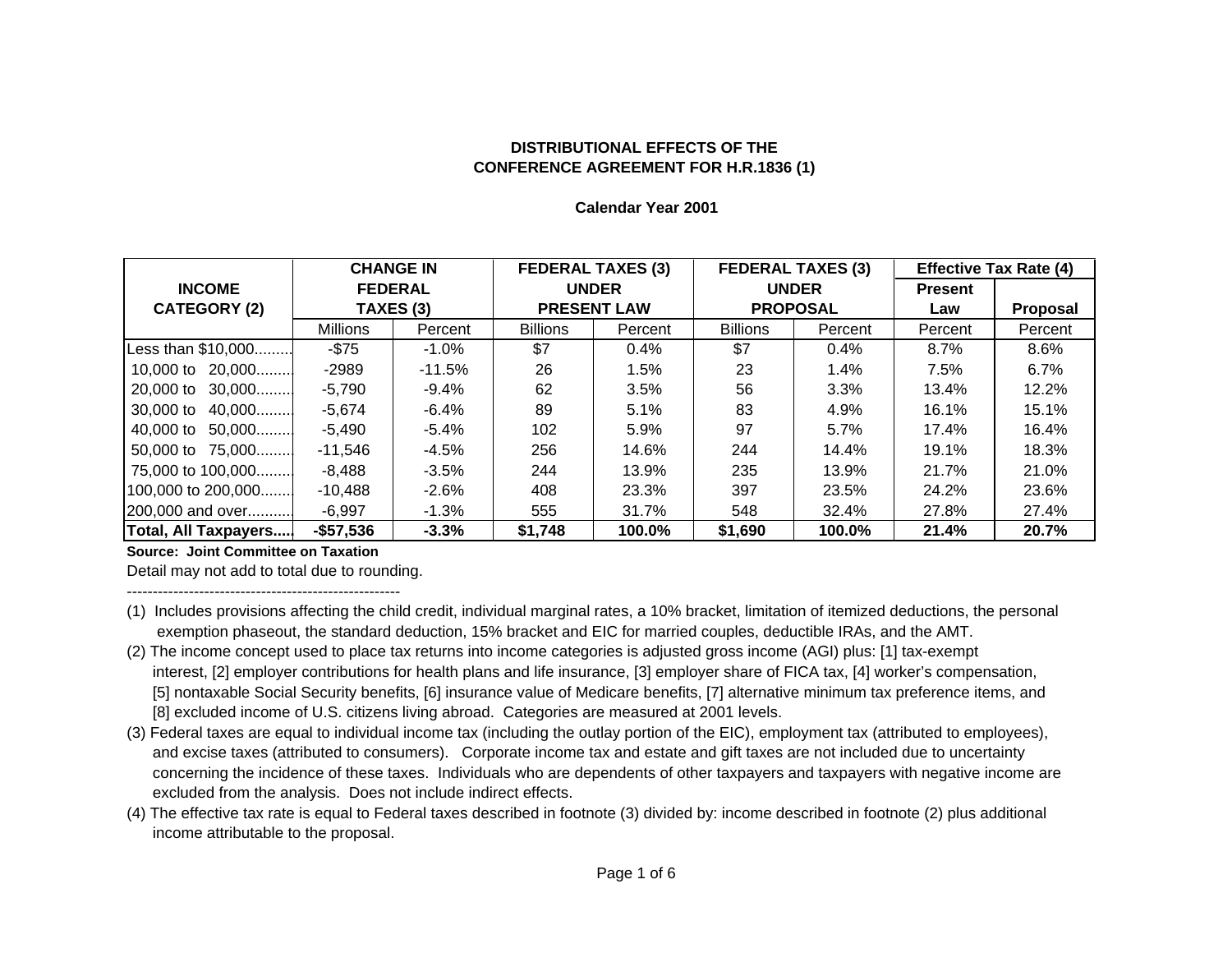#### **Calendar Year 2002**

|                       |                 | <b>CHANGE IN</b> |                    | <b>FEDERAL TAXES (3)</b> | <b>FEDERAL TAXES (3)</b><br><b>UNDER</b> |         | <b>Effective Tax Rate (4)</b> |                 |
|-----------------------|-----------------|------------------|--------------------|--------------------------|------------------------------------------|---------|-------------------------------|-----------------|
| <b>INCOME</b>         |                 | <b>FEDERAL</b>   |                    | <b>UNDER</b>             |                                          |         | <b>Present</b>                |                 |
| <b>CATEGORY (2)</b>   | TAXES (3)       |                  | <b>PRESENT LAW</b> |                          | <b>PROPOSAL</b>                          |         | Law                           | <b>Proposal</b> |
|                       | <b>Millions</b> | Percent          | <b>Billions</b>    | Percent                  | <b>Billions</b>                          | Percent | Percent                       | Percent         |
| Less than \$10,000    | $-$75$          | $-1.0\%$         | \$7                | 0.4%                     | \$7                                      | 0.4%    | 9.2%                          | 9.1%            |
| 10,000 to 20,000      | $-3,596$        | $-13.3\%$        | 27                 | 1.5%                     | 23                                       | 1.3%    | 7.6%                          | $6.6\%$         |
| 20,000 to 30,000      | $-7,124$        | $-11.3%$         | 63                 | 3.4%                     | 56                                       | 3.2%    | 13.5%                         | 12.0%           |
| 30,000 to 40,000      | -6.849          | -7.6%            | 91                 | 4.9%                     | 84                                       | 4.8%    | 16.1%                         | 14.8%           |
| 40,000 to<br>$50,000$ | $-6,198$        | -5.8%            | 106                | 5.8%                     | 100                                      | 5.7%    | 17.5%                         | 16.5%           |
| 50,000 to 75,000      | $-13.251$       | -5.0%            | 267                | 14.5%                    | 254                                      | 14.4%   | 19.0%                         | 18.0%           |
| 75,000 to 100,000     | $-10.227$       | $-4.0\%$         | 255                | 13.9%                    | 245                                      | 13.9%   | 21.7%                         | 20.8%           |
| 100,000 to 200,000    | $-14.416$       | $-3.3\%$         | 442                | 24.1%                    | 427                                      | 24.3%   | 24.2%                         | 23.4%           |
| 200,000 and over      | $-16.557$       | $-2.9%$          | 578                | 31.5%                    | 562                                      | 32.0%   | 27.9%                         | 27.1%           |
| Total, All Taxpayers  | $-$78,294$      | $-4.3%$          | \$1,836            | 100.0%                   | \$1,758                                  | 100.0%  | 21.5%                         | 20.6%           |

**Source: Joint Committee on Taxation**

Detail may not add to total due to rounding.

-----------------------------------------------------

- (1) Includes provisions affecting the child credit, individual marginal rates, a 10% bracket, limitation of itemized deductions, the personal exemption phaseout, the standard deduction, 15% bracket and EIC for married couples, deductible IRAs, and the AMT.
- (2) The income concept used to place tax returns into income categories is adjusted gross income (AGI) plus: [1] tax-exempt interest, [2] employer contributions for health plans and life insurance, [3] employer share of FICA tax, [4] worker's compensation, [5] nontaxable Social Security benefits, [6] insurance value of Medicare benefits, [7] alternative minimum tax preference items, and [8] excluded income of U.S. citizens living abroad. Categories are measured at 2001 levels.
- (3) Federal taxes are equal to individual income tax (including the outlay portion of the EIC), employment tax (attributed to employees), and excise taxes (attributed to consumers). Corporate income tax and estate and gift taxes are not included due to uncertainty concerning the incidence of these taxes. Individuals who are dependents of other taxpayers and taxpayers with negative income are excluded from the analysis. Does not include indirect effects.
- (4) The effective tax rate is equal to Federal taxes described in footnote (3) divided by: income described in footnote (2) plus additional income attributable to the proposal.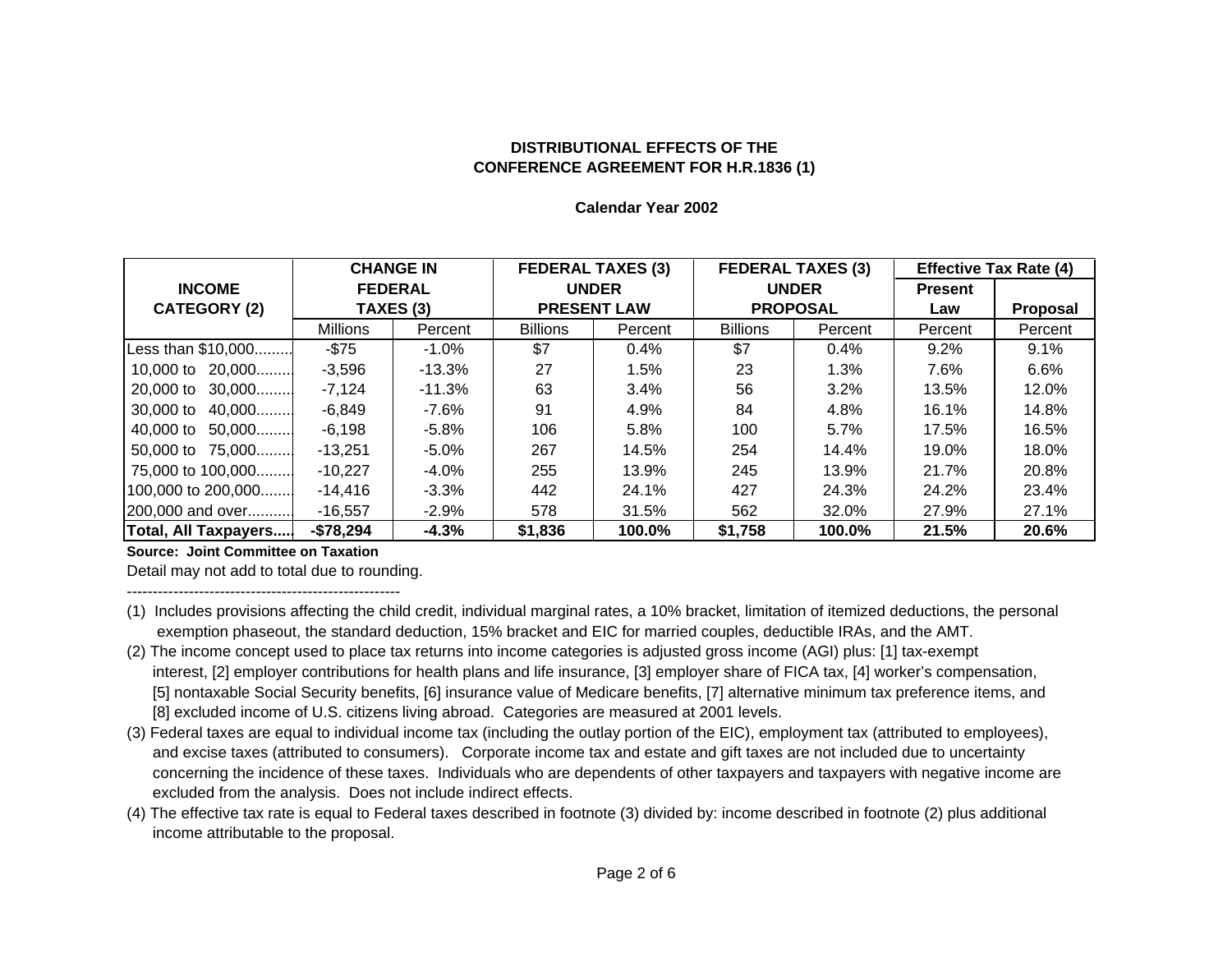#### **Calendar Year 2003**

|                      | <b>FEDERAL TAXES (3)</b><br><b>FEDERAL TAXES (3)</b><br><b>CHANGE IN</b> |                |                    |              | <b>Effective Tax Rate (4)</b> |              |         |                 |
|----------------------|--------------------------------------------------------------------------|----------------|--------------------|--------------|-------------------------------|--------------|---------|-----------------|
| <b>INCOME</b>        |                                                                          | <b>FEDERAL</b> |                    | <b>UNDER</b> |                               | <b>UNDER</b> |         |                 |
| <b>CATEGORY (2)</b>  | TAXES (3)                                                                |                | <b>PRESENT LAW</b> |              | <b>PROPOSAL</b>               |              | Law     | <b>Proposal</b> |
|                      | <b>Millions</b>                                                          | Percent        | <b>Billions</b>    | Percent      | <b>Billions</b>               | Percent      | Percent | Percent         |
| Less than \$10,000   | $-$ \$83                                                                 | $-1.1\%$       | \$8                | 0.4%         | \$8                           | 0.4%         | 9.7%    | 9.6%            |
| 10,000 to 20,000     | $-3.516$                                                                 | $-12.9%$       | 27                 | 1.4%         | 24                            | 1.3%         | 7.6%    | 6.6%            |
| 20,000 to 30,000     | $-7,135$                                                                 | $-11.0\%$      | 65                 | 3.3%         | 58                            | $3.1\%$      | 13.6%   | 12.1%           |
| 30,000 to 40,000     | $-6,946$                                                                 | -7.5%          | 93                 | 4.8%         | 86                            | 4.6%         | 16.0%   | 14.8%           |
| 40,000 to 50,000     | $-6,155$                                                                 | $-5.7\%$       | 108                | 5.6%         | 101                           | 5.5%         | 17.4%   | 16.4%           |
| 50,000 to 75,000     | $-13.554$                                                                | $-4.9%$        | 279                | 14.4%        | 266                           | 14.3%        | 18.9%   | 18.0%           |
| 75,000 to 100,000    | $-10,553$                                                                | -4.0%          | 265                | 13.7%        | 255                           | 13.8%        | 21.7%   | 20.8%           |
| 100,000 to 200,000   | $-15,487$                                                                | $-3.2\%$       | 479                | 24.8%        | 464                           | 25.1%        | 24.2%   | 23.4%           |
| 200,000 and over     | -17,453                                                                  | $-2.9\%$       | 609                | 31.5%        | 591                           | 31.9%        | 28.1%   | 27.3%           |
| Total, All Taxpayers | $-$ \$80,882                                                             | $-4.2%$        | \$1,933            | 100.0%       | \$1,852                       | 100.0%       | 21.5%   | 20.6%           |

**Source: Joint Committee on Taxation**

Detail may not add to total due to rounding.

-----------------------------------------------------

- (1) Includes provisions affecting the child credit, individual marginal rates, a 10% bracket, limitation of itemized deductions, the personal exemption phaseout, the standard deduction, 15% bracket and EIC for married couples, deductible IRAs, and the AMT.
- (2) The income concept used to place tax returns into income categories is adjusted gross income (AGI) plus: [1] tax-exempt interest, [2] employer contributions for health plans and life insurance, [3] employer share of FICA tax, [4] worker's compensation, [5] nontaxable Social Security benefits, [6] insurance value of Medicare benefits, [7] alternative minimum tax preference items, and [8] excluded income of U.S. citizens living abroad. Categories are measured at 2001 levels.
- (3) Federal taxes are equal to individual income tax (including the outlay portion of the EIC), employment tax (attributed to employees), and excise taxes (attributed to consumers). Corporate income tax and estate and gift taxes are not included due to uncertainty concerning the incidence of these taxes. Individuals who are dependents of other taxpayers and taxpayers with negative income are excluded from the analysis. Does not include indirect effects.
- (4) The effective tax rate is equal to Federal taxes described in footnote (3) divided by: income described in footnote (2) plus additional income attributable to the proposal.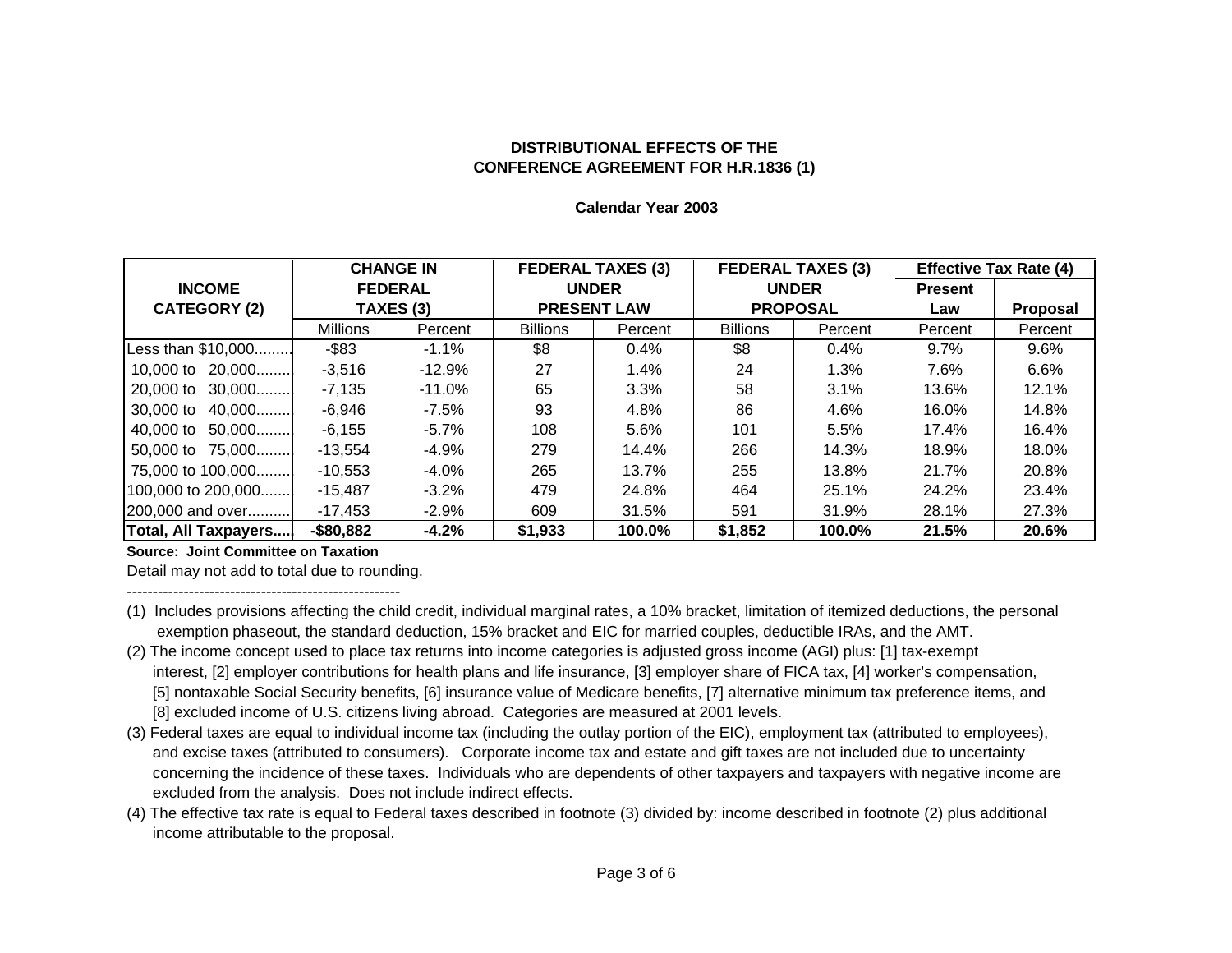#### **Calendar Year 2004**

|                      |                 | <b>CHANGE IN</b> |                    | <b>FEDERAL TAXES (3)</b> | <b>FEDERAL TAXES (3)</b> |         | <b>Effective Tax Rate (4)</b> |          |
|----------------------|-----------------|------------------|--------------------|--------------------------|--------------------------|---------|-------------------------------|----------|
| <b>INCOME</b>        | <b>FEDERAL</b>  |                  | <b>UNDER</b>       |                          | <b>UNDER</b>             |         | <b>Present</b>                |          |
| <b>CATEGORY (2)</b>  | TAXES (3)       |                  | <b>PRESENT LAW</b> |                          | <b>PROPOSAL</b>          |         | Law                           | Proposal |
|                      | <b>Millions</b> | Percent          | <b>Billions</b>    | Percent                  | <b>Billions</b>          | Percent | Percent                       | Percent  |
| Less than \$10,000   | $-$ \$69        | $-0.9\%$         | \$8                | 0.4%                     | \$8                      | 0.4%    | 10.0%                         | 9.9%     |
| 10,000 to 20,000     | $-3,429$        | -12.6%           | 27                 | 1.3%                     | 24                       | 1.2%    | 7.6%                          | 6.6%     |
| 20,000 to 30,000     | $-7,121$        | -10.8%           | 66                 | 3.3%                     | 59                       | 3.1%    | 13.6%                         | 12.2%    |
| 30,000 to 40,000     | -6.964          | -7.3%            | 96                 | 4.7%                     | 89                       | 4.6%    | 16.0%                         | 14.8%    |
| 40,000 to 50,000     | $-6,320$        | $-5.8%$          | 110                | 5.4%                     | 103                      | 5.3%    | 17.4%                         | 16.4%    |
| 50,000 to 75,000     | $-15.049$       | -5.2%            | 288                | 14.2%                    | 273                      | 14.2%   | 18.7%                         | 17.8%    |
| 75,000 to 100,000    | $-12.913$       | -4.6%            | 279                | 13.8%                    | 266                      | 13.8%   | 21.5%                         | 20.5%    |
| 100,000 to 200,000   | $-22.095$       | -4.3%            | 512                | 25.2%                    | 490                      | 25.3%   | 24.1%                         | 23.0%    |
| 200,000 and over     | $-21.671$       | -3.4%            | 642                | 31.6%                    | 620                      | 32.1%   | 28.2%                         | 27.3%    |
| Total, All Taxpayers | $-$ \$95,630    | $-4.7%$          | \$2,028            | 100.0%                   | \$1,932                  | 100.0%  | 21.6%                         | 20.6%    |

**Source: Joint Committee on Taxation**

Detail may not add to total due to rounding.

-----------------------------------------------------

- (1) Includes provisions affecting the child credit, individual marginal rates, a 10% bracket, limitation of itemized deductions, the personal exemption phaseout, the standard deduction, 15% bracket and EIC for married couples, deductible IRAs, and the AMT.
- (2) The income concept used to place tax returns into income categories is adjusted gross income (AGI) plus: [1] tax-exempt interest, [2] employer contributions for health plans and life insurance, [3] employer share of FICA tax, [4] worker's compensation, [5] nontaxable Social Security benefits, [6] insurance value of Medicare benefits, [7] alternative minimum tax preference items, and [8] excluded income of U.S. citizens living abroad. Categories are measured at 2001 levels.
- (3) Federal taxes are equal to individual income tax (including the outlay portion of the EIC), employment tax (attributed to employees), and excise taxes (attributed to consumers). Corporate income tax and estate and gift taxes are not included due to uncertainty concerning the incidence of these taxes. Individuals who are dependents of other taxpayers and taxpayers with negative income are excluded from the analysis. Does not include indirect effects.
- (4) The effective tax rate is equal to Federal taxes described in footnote (3) divided by: income described in footnote (2) plus additional income attributable to the proposal.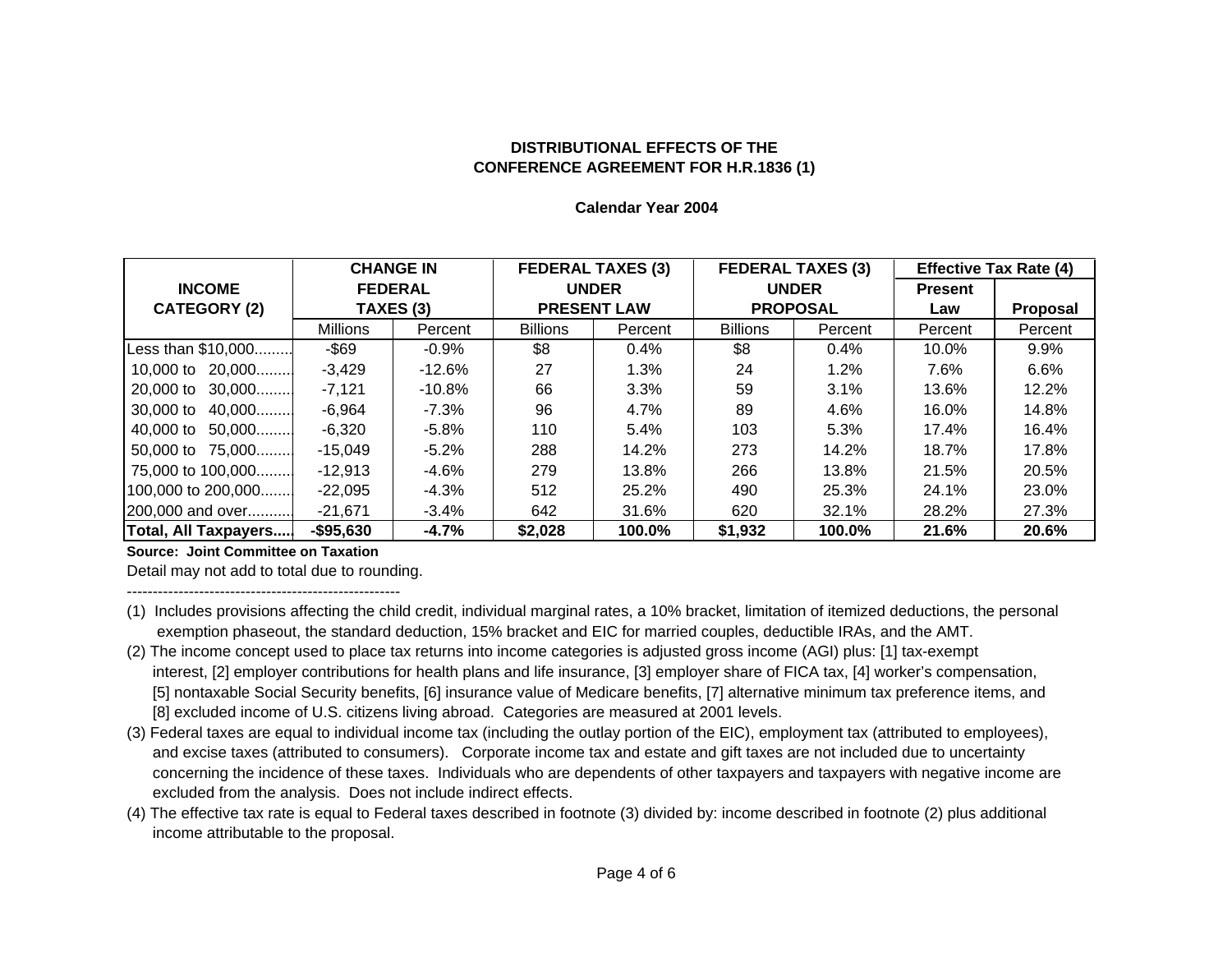#### **Calendar Year 2005**

|                       | <b>CHANGE IN</b> |                | <b>FEDERAL TAXES (3)</b> |              |                 | <b>FEDERAL TAXES (3)</b> | <b>Effective Tax Rate (4)</b> |          |
|-----------------------|------------------|----------------|--------------------------|--------------|-----------------|--------------------------|-------------------------------|----------|
| <b>INCOME</b>         |                  | <b>FEDERAL</b> |                          | <b>UNDER</b> |                 | <b>UNDER</b>             |                               |          |
| <b>CATEGORY (2)</b>   | TAXES (3)        |                | <b>PRESENT LAW</b>       |              | <b>PROPOSAL</b> |                          | Law                           | Proposal |
|                       | <b>Millions</b>  | Percent        | <b>Billions</b>          | Percent      | <b>Billions</b> | Percent                  | Percent                       | Percent  |
| Less than \$10,000    | $-$76$           | -1.0%          | \$8                      | 0.4%         | \$8             | 0.4%                     | 10.1%                         | 10.0%    |
| 10,000 to 20,000      | $-3.867$         | $-14.0\%$      | 28                       | 1.3%         | 24              | 1.2%                     | 7.6%                          | 6.5%     |
| 20,000 to 30,000      | -7.937           | -11.6%         | 68                       | $3.2\%$      | 60              | $3.0\%$                  | 13.7%                         | 12.1%    |
| 30,000 to 40,000      | -7.720           | -7.9%          | 98                       | 4.6%         | 90              | 4.4%                     | 16.0%                         | 14.7%    |
| 40,000 to<br>$50,000$ | $-6.945$         | $-6.2%$        | 112                      | 5.3%         | 105             | 5.2%                     | 17.2%                         | 16.2%    |
| 50,000 to 75,000      | -16.630          | -5.5%          | 303                      | 14.2%        | 286             | 14.1%                    | 18.7%                         | 17.6%    |
| 75,000 to 100,000     | $-14,709$        | $-5.1\%$       | 287                      | 13.5%        | 273             | 13.5%                    | 21.4%                         | 20.3%    |
| 100,000 to 200,000    | $-24.654$        | -4.5%          | 547                      | 25.7%        | 522             | 25.8%                    | 24.0%                         | 22.9%    |
| 200,000 and over      | -21,182          | -3.1%          | 678                      | 31.9%        | 657             | 32.4%                    | 28.3%                         | 27.4%    |
| Total, All Taxpayers  | $-$103,720$      | $-4.9%$        | \$2,129                  | 100.0%       | \$2,025         | 100.0%                   | 21.6%                         | 20.6%    |

**Source: Joint Committee on Taxation**

Detail may not add to total due to rounding. -----------------------------------------------------

- (1) Includes provisions affecting the child credit, individual marginal rates, a 10% bracket, limitation of itemized deductions, the personal exemption phaseout, the standard deduction, 15% bracket and EIC for married couples, deductible IRAs, and the AMT.
- (2) The income concept used to place tax returns into income categories is adjusted gross income (AGI) plus: [1] tax-exempt interest, [2] employer contributions for health plans and life insurance, [3] employer share of FICA tax, [4] worker's compensation, [5] nontaxable Social Security benefits, [6] insurance value of Medicare benefits, [7] alternative minimum tax preference items, and [8] excluded income of U.S. citizens living abroad. Categories are measured at 2001 levels.
- (3) Federal taxes are equal to individual income tax (including the outlay portion of the EIC), employment tax (attributed to employees), and excise taxes (attributed to consumers). Corporate income tax and estate and gift taxes are not included due to uncertainty concerning the incidence of these taxes. Individuals who are dependents of other taxpayers and taxpayers with negative income are excluded from the analysis. Does not include indirect effects.
- (4) The effective tax rate is equal to Federal taxes described in footnote (3) divided by: income described in footnote (2) plus additional income attributable to the proposal.